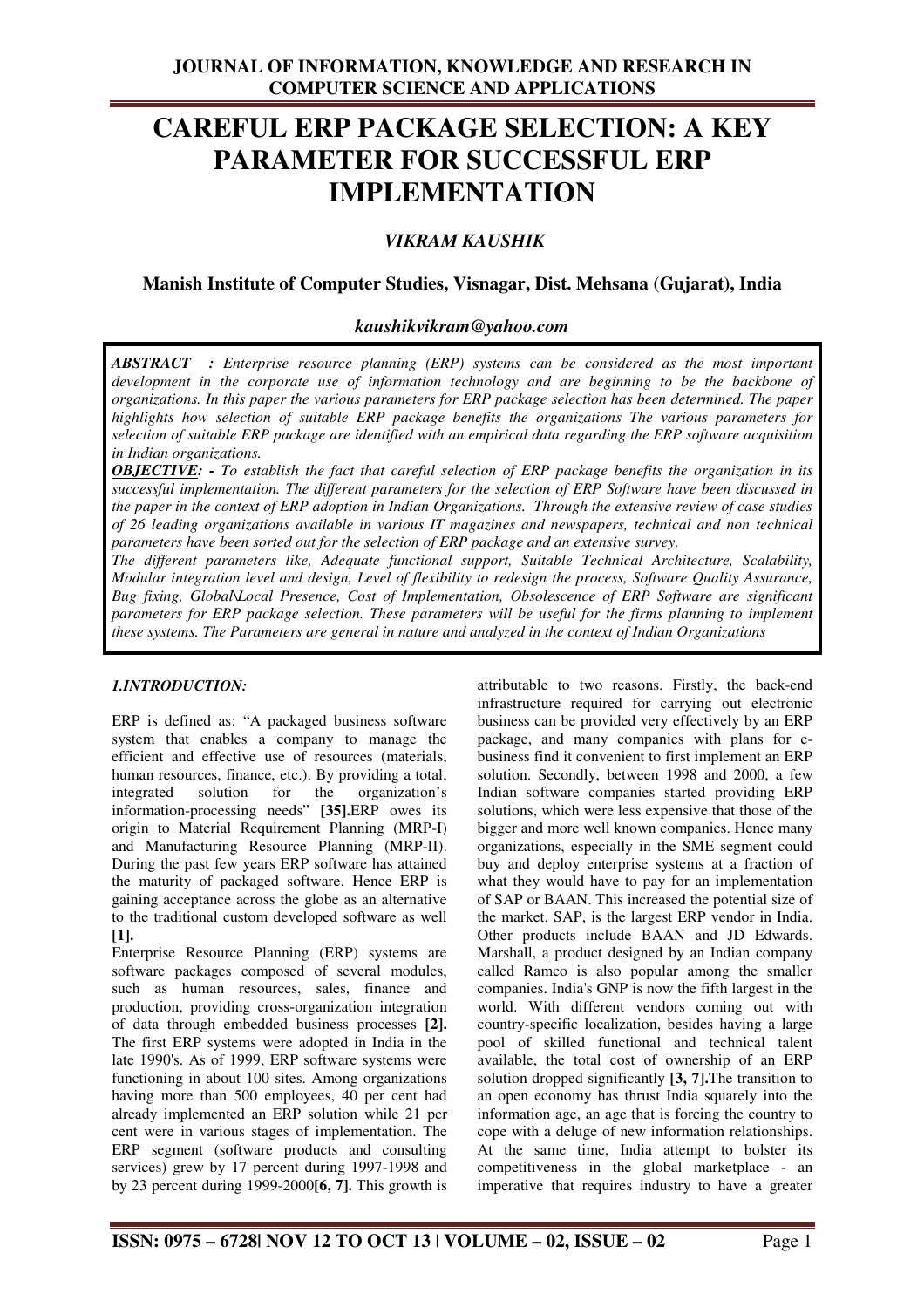sophistication in dealing with materials, men, and machines. With all of these demands, it is no wonder that Enterprise Resource Planning (ERP) had hit India like a tidal wave **[4].** 

The Enterprise Application Software (EAS) market, which includes ERP, CRM, SCM and BI, has seen phenomenal growth. 2006-2007 saw the best years reflecting a category growing at almost 22-24% in license revenue terms, and from that almost half of the revenues came from ERP licenses alone. The SMB segment has contributed significantly to the ERP market in FY 2008, accounting for nearly 40% of the overall market. According to ARC advisory group research report on 'ERP Software and service Outlook for India'-the Indian market for ERP was estimated at \$83 million in 2004 and was projected to grow to about \$250 in next decade **[7].**

Recently more and more organizations that until now had been running in-house developed systems are looking into Enterprise-wide Resource Planning packaged solutions. Configuring these large generic software packages to the needs of specific organizations, industry sectors, and countries is necessary and requires large investments of money, time, and expertise. Almost all ERP software packages can be customized to the specific needs of a particular organization. This, however, is very expensive and may lead to problems such as the incompatibility of product patches and new versions with the customized ERP software **[5, 6]**. The evaluation /selection process is one of the most vital phases of the ERP implementation, because the package that is selected will decide the accomplishment of the project. Once a package is purchased it is very difficult task to switch to another one. So, it is a do right the first proposition. Once the packages to be evaluated are identified, the company needs to develop selection criteria that will permit the evaluation of all the available packages on the same scale. It is impossible to get a system that will perform, exactly as the company does business, but the aim should be to get the system that has the least number of differences **[4, 36].** 

In this paper the various parameters for ERP package selection has been determined. Careful selection of ERP package is one of the significant factors of ERP system implementation.

## *2.RESEARCH METHODOLOGY:*

The parameters identified for ERP package selection in this study were obtained from thorough study of literature review and 26 ERP software implementation ease studies available in the various IT magazines like Express computer and Network magazine India, investigating the ERP software selection in manufacturing companies of India where ERP software systems have been implemented. The study is conducted from the various editions of these magazines from 2002 to 2010.The companies have implemented or implementing major ERP software systems like SAP, BAAN, People Soft, J.D. Edwards, Ramco Marshall and some companies have developed the ERP software in-house as per their requirement. . Companies included are large as well as small and medium in size. The companies operating are mainly manufacturing industries. Most of the companies had acquired their current ERP software system in late 2000's. The 13 general parameters identified are as under **[8-35]:**

- 1. Adequate functional support
- 2. Suitable Technical Architecture
- 3. Scalability
- 4. Modular integration level and design
- 5. Level of flexibility to redesign the process
- 6. Software Quality Assurance
- 7. Bug fixing
- 8. Global\Local Presence
- 9. Ease of Implementation
- 10. Cost of Implementation
- 11. Obsolescence
- 12. Adequate ERP software version
- 13. Total Cost of Owner Ship

To validate the importance of these 13 parameters mentioned above a survey was conducted, a questionnaire has been prepared for the purpose. The insight gained from the discussion with ERP experts together with extensive literature review was used to develop the research questionnaire. A 10-point importance scale with multiple items was used to measure the relevance, importance and essentiality of each parameter. Respondents were asked to indicate the level of relevance, importance and Essentiality from the scale ranging from 1 (irrelevant) to 10 (Essential).A pilot test was conducted on 5 ERP executives of five different organizations to verify the various dimensions of the questionnaire such as language used, questions layout and ease of completing questionnaire. Respondents in the pilot study were asked to fill in the questionnaire and then followed by an interview session. Feedback was obtained with regards to the clarity, wordings, interpretation and appropriateness of the questions.

## *3. FINDINGS:*

Under the factor "Careful selection of ERP Software system" 13 different parameters have been analyzed. Out of 13 elements the Respondents have given maximum priority to "Adequate functional support of ERP Software". The "Obsolescence of ERP Software" is given the least priority. How ever it is an important element. Table I and Figure I shows the facts.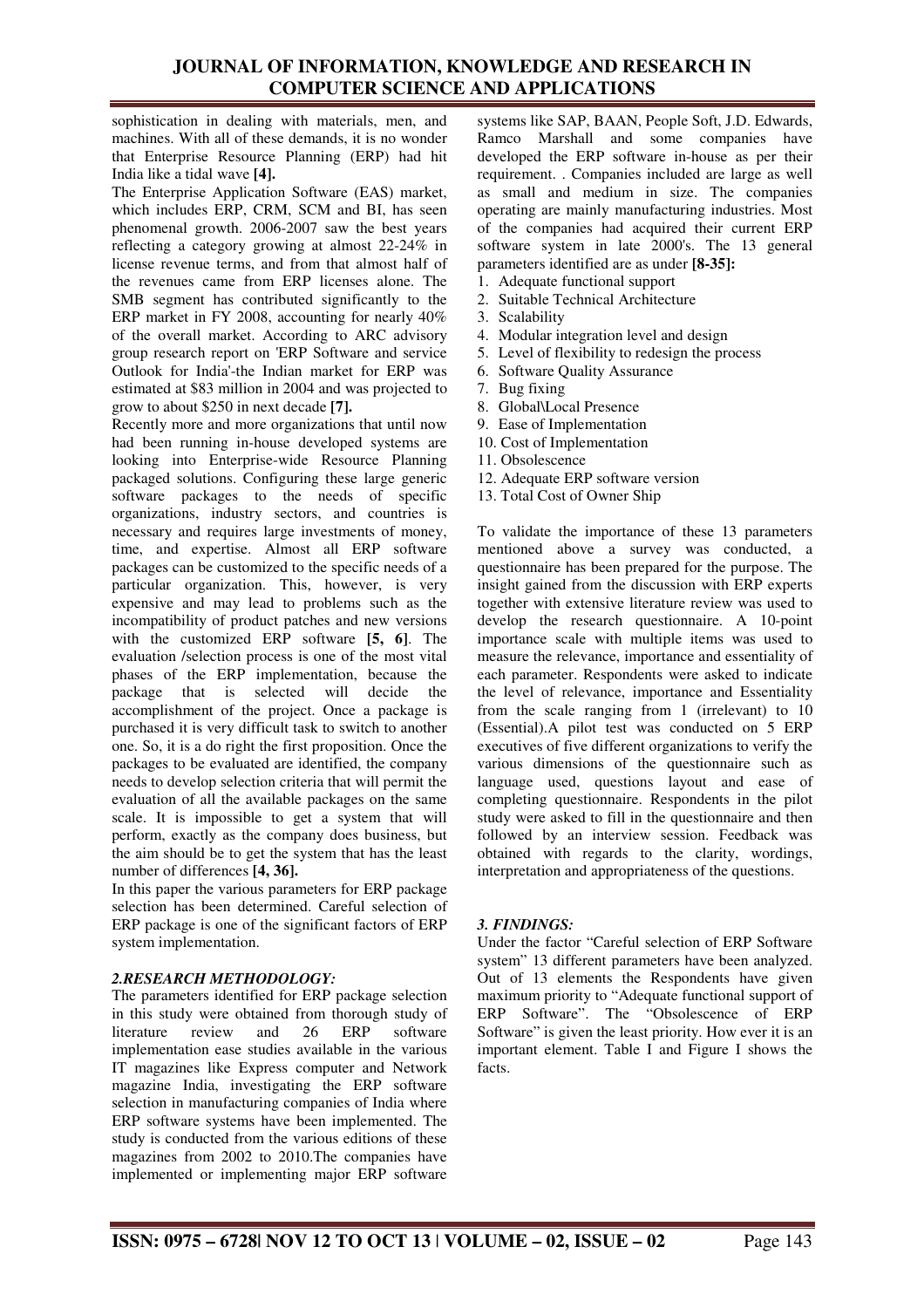

*Figure I.* Degree of Importance for the parameters of Selection of ERP Software

### **Table I:**

Parameters of "Selection of ERP software" in the descending fashion of degree of importance

| Order | <b>Elements</b>               | <b>Mean Rank</b> |
|-------|-------------------------------|------------------|
| 1.    | functional<br>Adequate        | 8.36             |
|       | support                       |                  |
| 2.    | Software<br>Quality           | 8.20             |
|       | Assurance                     |                  |
| 3.    | Modular<br>integration        | 8.16             |
|       | level and design              |                  |
| 4.    | Technical<br>Suitable         | 8.12             |
|       | Architecture                  |                  |
| 5.    | Scalability                   | 7.97             |
| 6.    | Bug fixing                    | 7.97             |
| 7.    | Total Cost of Owner           | 7.84             |
|       | Ship                          |                  |
| 8.    | Level of flexibility<br>to    | 7.61             |
|       | redesign the process          |                  |
| 9.    | Cost of Implementation        | 7.48             |
| 10.   | <b>Global</b> \Local Presence | 7.43             |
| 11.   | Ease of Implementation        | 7.40             |
| 12.   | Adequate ERP software         | 7.2              |
|       | version                       |                  |
| 13.   | Obsolescence                  | 6.81             |

### **4. CONCLUSION:**

This paper uniquely specifies the important parameters for ERP selection process. Adequate functional support, Suitable Technical Architecture, Scalability, Modular integration level and design, Level of flexibility to redesign the process, Software Quality Assurance, Bug fixing, Global\Local Presence, Cost of Implementation, Obsolescence are significant criteria for ERP package selection. The organizations planning for ERP implementation cannot ignore these while selecting the package.

### **5. REFERENCES:**

1. Selected Readings in ERP, AP1CS Complex Industries SIC, 1999

Maximizing Your ERP System; A Practical Guide for Managers', Dr. Scott Hamilton; McGraw-Hill Trade, 2002

3. Enterprise Resource planning, Concepts and<br>Practice By Vlnod Kumar Garg and Kumar JV.K.Venkitakrishna, PHI Pvt. Ltd

4. Enterprise Resource planning By Alexis I^on, Tata McGraw-Hil\ Publishing Company Limited

5. ERP: A Managerial Perspective hy S SADAGOPAN

6. http://www.nasscom.org Issue 25, 2003 Date May 30, 2005,

7. Transforming business, by Vinita Gupta http://www.expresscomputeronline.com/20090525/1 000thissue28.shtml,issue, 25 May 2009

8. Is India Ready For ERP? Source http://www.siliconindia.com/mag1 .\_h\_tm Jan99

9. Akhtar Pasha, "The story of ERP at Triveni", www. expressc omputeronline.com/ 20040510/casestudyspecial01.shtml , Express Computer ,Issue dated 10th May 2004

10. RAHUL NEEL MANI, "Moser Baer's tryst with ERP"www.expresscomputeronline.com/ 20040510/ casestudy special02. shtml ,Express Computer, Issue dated 10th May 2004

11. Bhavish Sood, "An ERP and a steely resolution (TISCO)" www.networkmagazineindia.com/200210/case5.shtm

l, Network Magazine Issue of October 2002 , 12. Srikanth R P, "Bajaj Auto rides on the SAP advantage"http://www.expresscomputeronline.com/2 0030512/ebiz1.shtml, Express Computer ,Issue dated 12th May 2003

13. Soutiman Das Gupta ,Case Study: An integrated laboratory management system 'Creating an information system lifeline",www.networkmagazineindia.com/200311/ca sestudy02.shtml Network Magazine Issue of November 2003

14. "Baan's ERP boost for Elgi", http: //www. Expresscomputer online.com /20041011/casestudies09.shtml, Express Computer ,

Issue dated -11th October 2004 15. Soutiman Das Gupta and Minu Sirsalewala "L&T: Smaller lifecycle, better profit", http://www.

networkmagazineindia. com/200308/case2.shtmlNetwork Magazine Issue of August 2003

16. Abhinav Singh, "ERP brings visibility into Madras Cements' business", www.expresscomputer. com/ 20040802 /ebusi ness01.shtml, Express Computer, Issue dated - 2nd August 2004,

17. Shipra Arora, "New tools at Escorts AMG" http:// www.networkmagazineindia.com